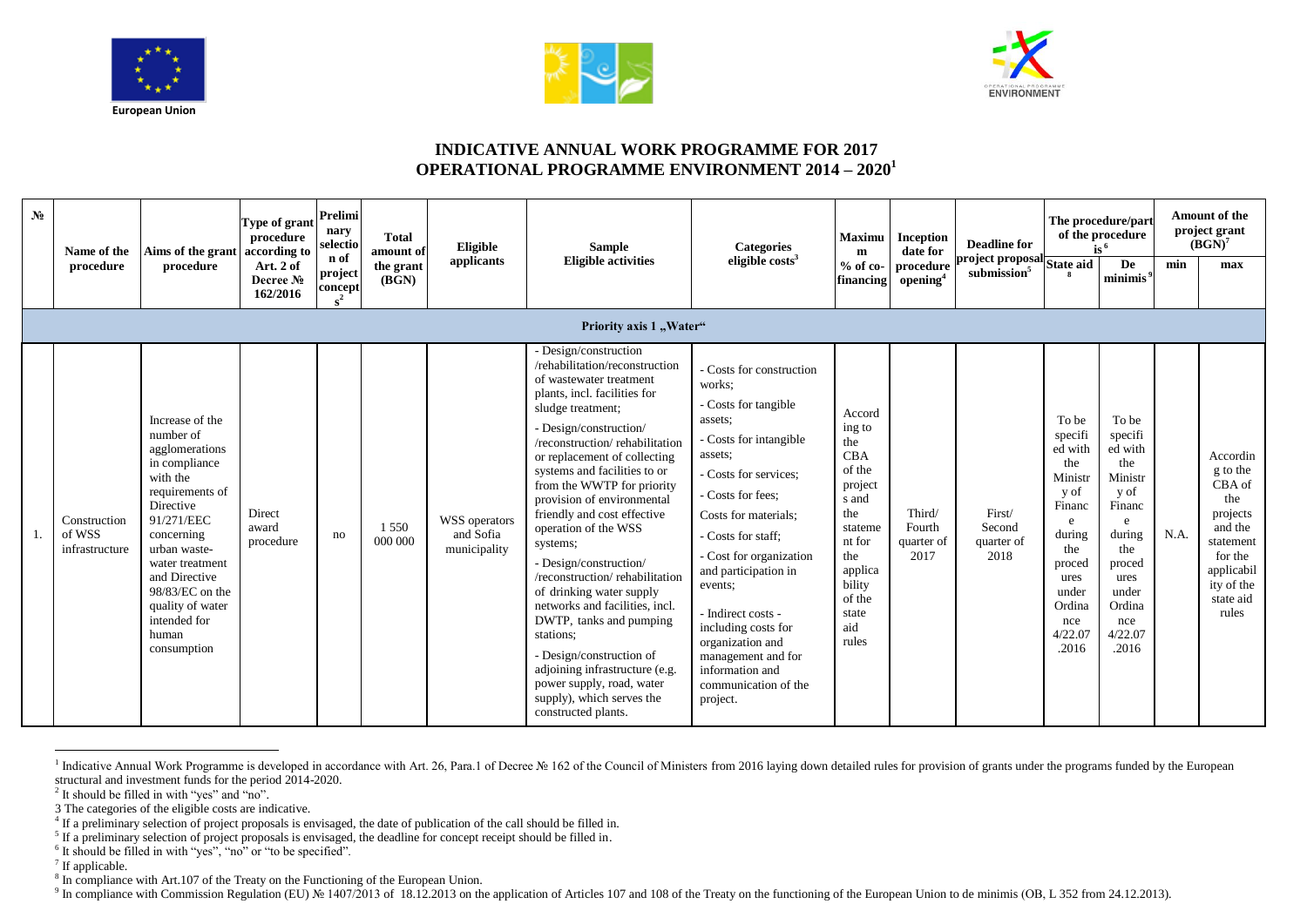|                                                | Priority axis 2 "Waste"                                                                                                       |                                                                                                                                    |                            |    |                                                                                                                                                            |                                                                    |                                                                                                                                                                                                                                                                                                                                                                                                                                                                                   |                                                                                                                                                                                                                                                                                                                                                                                                                  |       |                                                                                                                          |                                                        |                                                                                                                                                       |                                                                                                                                                       |      |                                                                                                                   |
|------------------------------------------------|-------------------------------------------------------------------------------------------------------------------------------|------------------------------------------------------------------------------------------------------------------------------------|----------------------------|----|------------------------------------------------------------------------------------------------------------------------------------------------------------|--------------------------------------------------------------------|-----------------------------------------------------------------------------------------------------------------------------------------------------------------------------------------------------------------------------------------------------------------------------------------------------------------------------------------------------------------------------------------------------------------------------------------------------------------------------------|------------------------------------------------------------------------------------------------------------------------------------------------------------------------------------------------------------------------------------------------------------------------------------------------------------------------------------------------------------------------------------------------------------------|-------|--------------------------------------------------------------------------------------------------------------------------|--------------------------------------------------------|-------------------------------------------------------------------------------------------------------------------------------------------------------|-------------------------------------------------------------------------------------------------------------------------------------------------------|------|-------------------------------------------------------------------------------------------------------------------|
| 2.                                             | Implementati<br>on of<br>demonstratio<br>n /<br>pilot projects<br>for waste<br>management                                     | Forming zero<br>waste society<br>and<br>enhancing<br>public<br>awareness for<br>respecting the<br>waste<br>management<br>hierarchy | Open call for<br>proposals | no | 9779<br>150                                                                                                                                                | Legal entities,<br>non-profit legal<br>entities,<br>municipalities | - Activities related to the<br>implementation of<br>demonstration/pilot projects<br>for the collection, summary,<br>dissemination and<br>implementation of new, non-<br>traditional successful<br>measures, good practices<br>and/or management<br>approaches in the field of<br>waste management;<br>- Introduction of new<br>technologies and organizing<br>information campaigns aimed<br>at the prevention of waste<br>generation and the formation<br>of zero waste society. | - Costs for construction<br>works:<br>- Costs for tangible<br>assets:<br>- Costs for intangible<br>assets:<br>- Costs for services;<br>- Costs for fees:<br>- Costs for materials;<br>- Costs for staff;<br>- Costs for organization<br>and taking part in events;<br>- Indirect costs, incl. for<br>organization and<br>management, for<br>information and<br>communication                                     | 100 % | Third/<br>Fourth<br>quarter of<br>2017                                                                                   | First/<br>Second<br>quarter of<br>2018                 | N <sub>o</sub>                                                                                                                                        | Yes                                                                                                                                                   | N.A. | The<br>maxim<br>um<br>grant<br>will be<br>set up<br>to the<br>"de<br>minimi<br>s" aid.                            |
| Priority axis 3 "Natura 2000 and biodiversity" |                                                                                                                               |                                                                                                                                    |                            |    |                                                                                                                                                            |                                                                    |                                                                                                                                                                                                                                                                                                                                                                                                                                                                                   |                                                                                                                                                                                                                                                                                                                                                                                                                  |       |                                                                                                                          |                                                        |                                                                                                                                                       |                                                                                                                                                       |      |                                                                                                                   |
| 3.                                             | Improvement<br>of Natura<br>2000 species<br>conservation<br>status by<br>implementati<br>on of the<br><b>CLLD</b><br>approach | Improvement<br>of Natura<br>2000 species<br>conservation<br>status                                                                 | Open call for<br>proposals | no | Dependin<br>g on the<br>remainin<br>g budget<br>from the<br>first<br>selection<br>procedur<br>e for<br>LAGs<br>and<br><b>CLLD</b><br>strategies<br>in 2016 | Non-profit legal<br>entities,<br>municipalities                    | - Measures for project<br>proposal preparation;<br>- Measures for improvement<br>of Natura 2000 conservation<br>status of species;<br>- Activities for publicity and<br>involvement of the<br>stakeholders related with the<br>conservation measures<br>implementation.                                                                                                                                                                                                           | - Costs for construction<br>works:<br>- Costs for tangible<br>assets:<br>- Costs for intangible<br>assets:<br>- Costs for services;<br>- Costs for fees:<br>- Costs for materials;<br>- Costs for staff;<br>- Costs for organization<br>and taking part in events;<br>- Indirect costs -<br>including costs for<br>organization and<br>management and for<br>information and<br>communication of the<br>project. | 100 % | The<br>guideline<br>s are<br>opened<br>by the<br>Local<br>Action<br>Groups $/$<br>Local<br>Action<br>Fisheries<br>Groups | 6 months<br>after opening<br>the call for<br>proposals | To be<br>specifi<br>ed with<br>the<br>Ministr<br>y of<br>Financ<br>e<br>during<br>the<br>proced<br>ures<br>under<br>Ordina<br>nce<br>4/22.07<br>.2016 | To be<br>specifi<br>ed with<br>the<br>Ministr<br>y of<br>Financ<br>e<br>during<br>the<br>proced<br>ures<br>under<br>Ordina<br>nce<br>4/22.07<br>.2016 | N.A. | 60<br>euro/ha<br>and in<br>accorda<br>nce to<br>the<br>activiti<br>es<br>envisag<br>ed in<br>the<br>project<br>S. |
|                                                |                                                                                                                               |                                                                                                                                    |                            |    |                                                                                                                                                            |                                                                    | Priority axis 4 "Flood and landslides risk prevention and management"                                                                                                                                                                                                                                                                                                                                                                                                             |                                                                                                                                                                                                                                                                                                                                                                                                                  |       |                                                                                                                          |                                                        |                                                                                                                                                       |                                                                                                                                                       |      |                                                                                                                   |
| 4.                                             | Implementati<br>on of studies<br>and<br>assessments<br>for the<br>development                                                 | Carrying out<br>preparatory<br>activities,<br>studies and<br>assessments<br>necessary for                                          | Direct award<br>procedure  | no | 7 0 0 0<br>000                                                                                                                                             | Water<br>Management<br>Directorate in<br>the MoEW                  | Development of analyses and<br>conduction of studies                                                                                                                                                                                                                                                                                                                                                                                                                              | - Costs for intangible<br>assets:<br>- Costs for services;<br>- Costs for fees;                                                                                                                                                                                                                                                                                                                                  | 100 % | Second<br>quarter of<br>2017                                                                                             | Fourth quarter<br>of 2017                              | To be<br>specifi<br>ed with<br>the<br>Ministr<br>y of                                                                                                 | To be<br>specifi<br>ed with<br>the<br>Ministr<br>y of                                                                                                 | N.A. | 7 0 0 0<br>000                                                                                                    |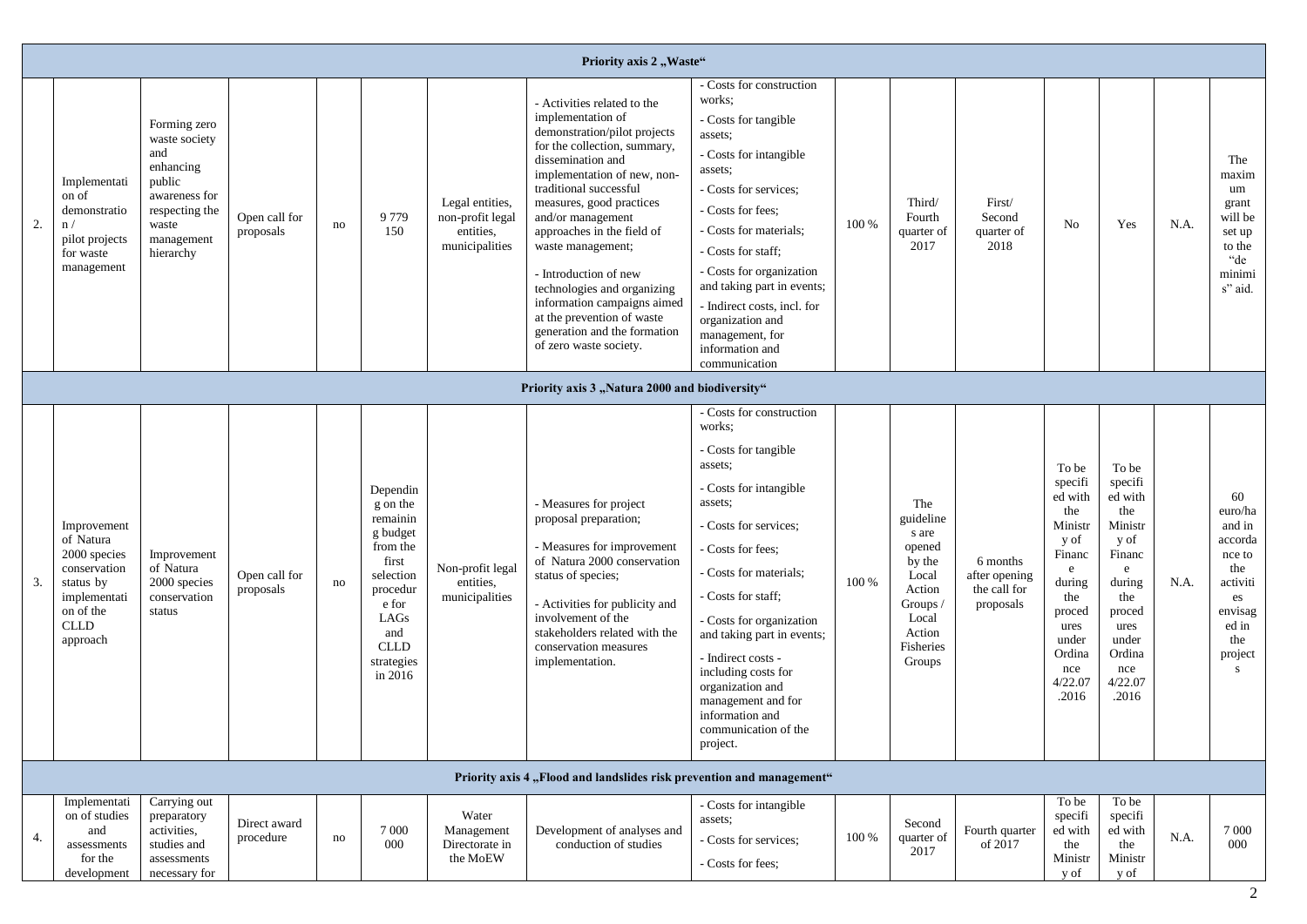| <b>Flood Risk</b><br>preparation of<br>${\rm e}$<br>$\mathbf e$<br>- Costs for staff;<br>a second<br>during<br>during<br>Management<br>- Costs for organization<br>Plans<br>FRMP for the<br>the<br>the<br>and taking part in events;<br>2021-2027<br>period 2021 -<br>proced<br>proced<br>2027 in<br>ures<br>ures<br>Indirect costs<br>compliance<br>under<br>under<br>including costs<br>for<br>with the<br>Ordina<br>Ordina<br>organization<br>and<br>Floods<br>nce<br>nce<br>management and<br>for<br>4/22.07<br>4/22.07<br>Directive and<br>information<br>and<br>.2016<br>.2016<br>the Strategy<br>communication of the<br>for Disaster<br>project.<br>Protection<br>- Costs for construction<br>works:<br>To be<br>To be<br>- Costs for intangible<br>specifi<br>specifi<br>assets:<br>ed with<br>ed with<br>- Costs for intangible<br>the<br>the<br>assets;<br>Ministr<br>Ministr<br>Depend<br>- Activities for restoration of<br>y of<br>y of<br>Ecosystem-<br>ing on<br>- Costs for services;<br>floodplains;<br>based<br>Financ<br>the<br>Financ<br>Flood risk<br>- Costs for fees:<br>solutions for<br>Third<br>activiti<br>Open call for<br>Second<br>e<br>e<br>7 0 0 0<br>- Activities for improvement<br>management<br>5.<br>flood risk<br>100 %<br>during<br>N.A.<br>Municipalities<br>during<br>proposals<br>quarter of<br>quarter of<br>no<br>es<br>- Costs for materials;<br>000<br>of water retention;<br>by green<br>2017<br>2018<br>prevention<br>the<br>the<br>include<br>infrastructure<br>- Costs for staff;<br>d in the<br>and<br>proced<br>proced<br>- Activities for biological<br>management<br>ures<br>ures<br>project<br>- Costs for organization<br>banks fortification.<br>under<br>under<br>and taking part in events;<br>S<br>Ordina<br>Ordina<br>- Indirect costs, incl. for<br>nce<br>nce<br>organization and<br>4/22.07<br>4/22.07<br>management, for<br>.2016<br>.2016<br>information and<br>communication<br>Priority axis 5, Improvement of the ambient air quality"<br>- Measures addressing the<br>- Costs for construction<br>domestic heating pollution<br>works:<br>such as:<br>- Costs for tangible<br>To be<br>To be<br>Accord<br>assets;<br>specifi<br>specifi<br>ing to<br>• replacement of stationary<br>ed with<br>ed with<br>the<br>- Costs for intangible<br>individual and multi-family<br><b>CBA</b><br>the<br>the<br>assets;<br>domestic combustion<br>Ministr<br>of the<br>Ministr<br>installations/boilers on solid<br>100%<br>- Costs for services;<br>Reduction of<br>y of<br>y of<br>Accord<br>project<br>fuel;<br>Measures for<br><b>or</b><br>ambient<br>Open call for<br>Fourth<br>the<br>Financ<br>Financ<br>ing to<br>s and<br>- Costs for fees;<br>improvement<br>• installation of PM filters<br>accordi<br>air<br>proposals /<br>Municipalities<br>the<br>pollution<br>Second<br>quarter of<br>e<br>the<br>e<br>of the<br>111 348<br>on individual domestic<br>- Costs for materials;<br>ng to<br>CBA<br>by decreasing<br>with poor air<br>2017/<br>$_{\rm during}$<br>during<br>6.<br>direct award<br>quarter of<br>no<br>stateme<br>825<br>ambient air<br>the<br>combustion installations;<br>the PM10 and<br>quality<br>2017<br>procedure<br>- Costs for staff;<br>First quarter<br>the<br>of the<br>$\mathop{\rm nt}\nolimits$ for<br>the<br><b>CBA</b><br>quality<br>• measures for alternative<br><b>NO<sub>x</sub></b><br>of 2018<br>project<br>the<br>proced<br>proced<br>- Costs for organization<br>of the<br>heating, serving residential<br>quantities<br>applica<br>ures<br>ures<br>S.<br>and taking part in events;<br>areas which consist of<br>project<br>bility<br>under<br>under<br>individual houses and/or<br>Ordina<br>Ordina<br>of the<br>- Indirect costs, incl. for<br>small multi-family buildings<br>nce<br>nce<br>state<br>organization and<br>using solid fuel for heating.<br>4/22.07<br>4/22.07<br>aid<br>management, for<br>.2016<br>.2016<br>information and<br>rules<br>- Measures addressing<br>communication<br>pollution of public transport: | of the second | the |  |  | - Costs for materials; |  | Financ | Financ |  |
|--------------------------------------------------------------------------------------------------------------------------------------------------------------------------------------------------------------------------------------------------------------------------------------------------------------------------------------------------------------------------------------------------------------------------------------------------------------------------------------------------------------------------------------------------------------------------------------------------------------------------------------------------------------------------------------------------------------------------------------------------------------------------------------------------------------------------------------------------------------------------------------------------------------------------------------------------------------------------------------------------------------------------------------------------------------------------------------------------------------------------------------------------------------------------------------------------------------------------------------------------------------------------------------------------------------------------------------------------------------------------------------------------------------------------------------------------------------------------------------------------------------------------------------------------------------------------------------------------------------------------------------------------------------------------------------------------------------------------------------------------------------------------------------------------------------------------------------------------------------------------------------------------------------------------------------------------------------------------------------------------------------------------------------------------------------------------------------------------------------------------------------------------------------------------------------------------------------------------------------------------------------------------------------------------------------------------------------------------------------------------------------------------------------------------------------------------------------------------------------------------------------------------------------------------------------------------------------------------------------------------------------------------------------------------------------------------------------------------------------------------------------------------------------------------------------------------------------------------------------------------------------------------------------------------------------------------------------------------------------------------------------------------------------------------------------------------------------------------------------------------------------------------------------------------------------------------------------------------------------------------------------------------------------------------------------------------------------------------------------------------------------------------------------------------------------------------------------------------------------------------------------------------------------------------------------------------------------------------------------------------------------------------------------------------------------------------------------------------------------------------------------------------------------------------------------------------------------------------------------------------------------------------------------------------------------------------------------------------------------------------------------------------------------------------------|---------------|-----|--|--|------------------------|--|--------|--------|--|
|                                                                                                                                                                                                                                                                                                                                                                                                                                                                                                                                                                                                                                                                                                                                                                                                                                                                                                                                                                                                                                                                                                                                                                                                                                                                                                                                                                                                                                                                                                                                                                                                                                                                                                                                                                                                                                                                                                                                                                                                                                                                                                                                                                                                                                                                                                                                                                                                                                                                                                                                                                                                                                                                                                                                                                                                                                                                                                                                                                                                                                                                                                                                                                                                                                                                                                                                                                                                                                                                                                                                                                                                                                                                                                                                                                                                                                                                                                                                                                                                                                                        |               |     |  |  |                        |  |        |        |  |
|                                                                                                                                                                                                                                                                                                                                                                                                                                                                                                                                                                                                                                                                                                                                                                                                                                                                                                                                                                                                                                                                                                                                                                                                                                                                                                                                                                                                                                                                                                                                                                                                                                                                                                                                                                                                                                                                                                                                                                                                                                                                                                                                                                                                                                                                                                                                                                                                                                                                                                                                                                                                                                                                                                                                                                                                                                                                                                                                                                                                                                                                                                                                                                                                                                                                                                                                                                                                                                                                                                                                                                                                                                                                                                                                                                                                                                                                                                                                                                                                                                                        |               |     |  |  |                        |  |        |        |  |
|                                                                                                                                                                                                                                                                                                                                                                                                                                                                                                                                                                                                                                                                                                                                                                                                                                                                                                                                                                                                                                                                                                                                                                                                                                                                                                                                                                                                                                                                                                                                                                                                                                                                                                                                                                                                                                                                                                                                                                                                                                                                                                                                                                                                                                                                                                                                                                                                                                                                                                                                                                                                                                                                                                                                                                                                                                                                                                                                                                                                                                                                                                                                                                                                                                                                                                                                                                                                                                                                                                                                                                                                                                                                                                                                                                                                                                                                                                                                                                                                                                                        |               |     |  |  |                        |  |        |        |  |
| $\mathfrak{Z}$                                                                                                                                                                                                                                                                                                                                                                                                                                                                                                                                                                                                                                                                                                                                                                                                                                                                                                                                                                                                                                                                                                                                                                                                                                                                                                                                                                                                                                                                                                                                                                                                                                                                                                                                                                                                                                                                                                                                                                                                                                                                                                                                                                                                                                                                                                                                                                                                                                                                                                                                                                                                                                                                                                                                                                                                                                                                                                                                                                                                                                                                                                                                                                                                                                                                                                                                                                                                                                                                                                                                                                                                                                                                                                                                                                                                                                                                                                                                                                                                                                         |               |     |  |  |                        |  |        |        |  |